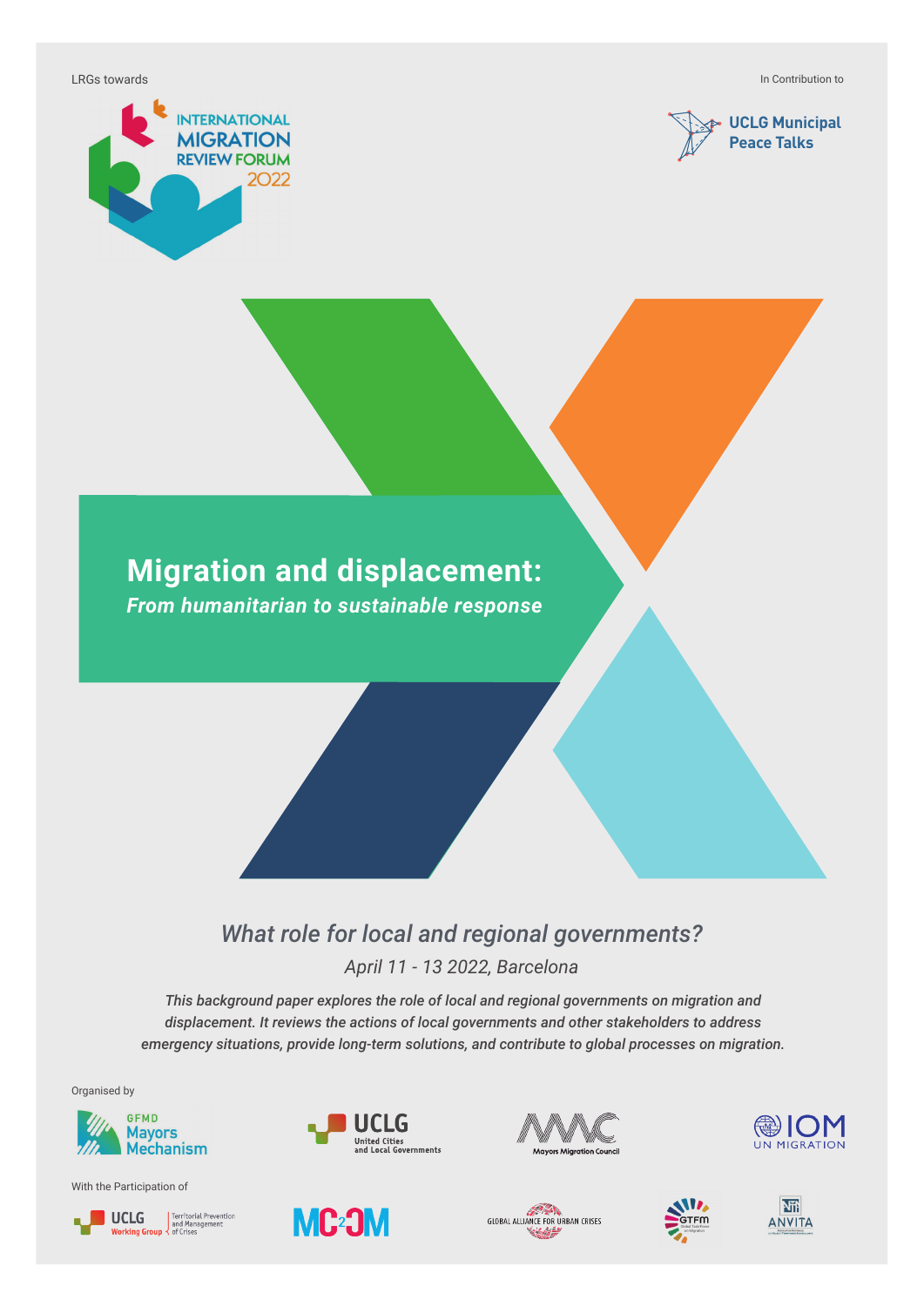# **The impacts of migration and**  1 **displacement on cities and territories**

Cities are at the forefront of migration and displacement.<sup>[1]</sup> The current Ukraine displacement crisis is a case in point: more than 10 million people have fled bombings on Ukrainian cities<sup>[2]</sup> and have moved to nearby cities to find refuge and many continue their journey onwards. People forced to flee move through cities and settle in cities where they have access to more opportunities to seek protection but also work, study, and connect with their communities. Out of the 84 million people displaced worldwide in 2022,<sup>[3]</sup> the majority lives in cities: about 60 percent of refugees and 80 percent of internally displaced persons (IDPs) are displaced to urban areas $[4]$ 

First, displacement can occur within cities. For instance, the city of Freetown in Sierra Leone is regularly hit by violent storms and floods that displace thousands of people in the city, especially in informal neighborhoods dominated by poorer and migrant households.<sup>[5]</sup> Second, displacement occurs along border, coastal and hub cities that are important points of departure, transit, and arrival for migrant and displaced persons. Local governments in these cities often face fluctuating and temporary flows. This is the case of several border cities in Colombia that host large numbers of Venezuelans escaping the domestic political and economic crisis, including Cucuta where Venezuelans represent up to 40 percent of the urban population.<sup>[6]</sup> Third, cities are also destinations for displaced persons who concentrate in urban centers, like the rest of the population. For instance, Iran is an important host country for more than 780,000 Afghan refugees, but an estimated 96 percent of them reside in Iranian cities.<sup>[7]</sup> The following typology breaks down these three types of urban displacement (Table 1).

| <b>Types of</b><br>displacement               | <b>Displacement in</b><br>the city                                                                                                     | <b>Displacement</b><br>along the city                                                                                                                                                 | <b>Displacement to</b><br>the city                                                                                                                                                                                                |
|-----------------------------------------------|----------------------------------------------------------------------------------------------------------------------------------------|---------------------------------------------------------------------------------------------------------------------------------------------------------------------------------------|-----------------------------------------------------------------------------------------------------------------------------------------------------------------------------------------------------------------------------------|
| <b>Ways</b><br>displacement<br>affects cities | City is affected<br>by violent conflict<br>and/or hazard<br>Forced<br>expropriation<br>policies enforced<br>in informal<br>settlements | City is a place of<br>migrant transit,<br>temporary<br>settlement, cross-<br>border trade, and<br>migrant smuggling<br>City is affected<br>by migrant<br>disappearances<br>and deaths | Displaced persons<br>settle in and<br>around the city<br>(including in self-<br>settlements and<br>camps)<br>City absorbs the<br>settlements of<br>displaced persons<br>City supports the<br>resettlement of<br>displaced persons |
| <b>City location</b><br>(if applicable)       | N/A                                                                                                                                    | Border, coastal<br>or hub city                                                                                                                                                        | N/A                                                                                                                                                                                                                               |

#### Table 1: *A typology for urban displacement*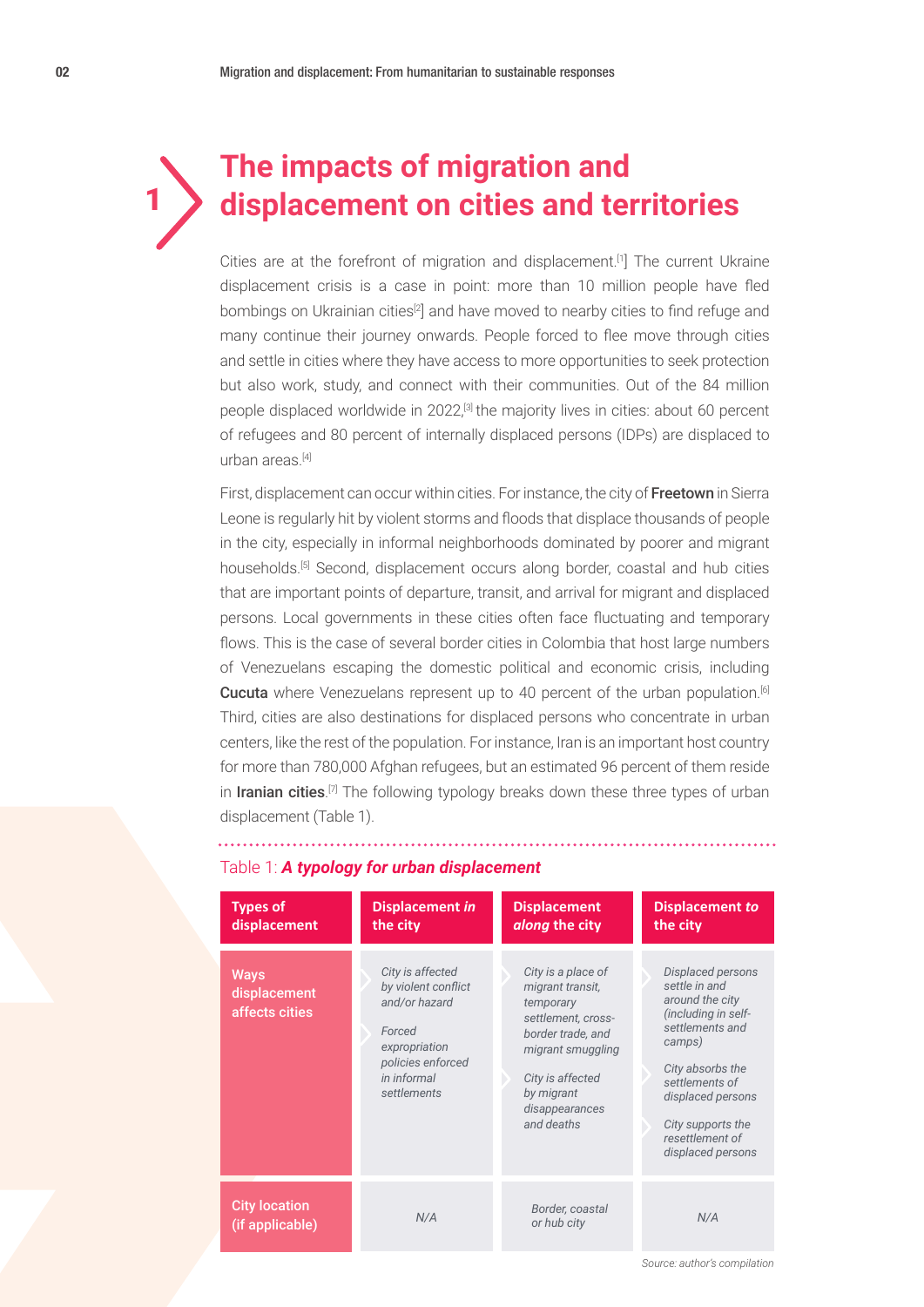# **Local and regional governments' responses to migration and displacement**

2

Local and regional governments face changing, and at times unpredictable, population movements with very few tools at their disposal to effectively manage these flows. For the most part, cities do not define, nor implement, policies that regulate international migration (i.e., border controls, status determination, document issuance) although they can play a part in influencing these policies and, in some cases, implementing them. In some contexts, high levels of informality and the lack of reliable data further complicate municipal action. Their mandate to act on immigration, asylum and entry policies is often very restricted.

However, local authorities are the primary authority responsible for providing for the daily needs of migrants and displaced people, ensuring social inclusion and providing services that are essential to residents, including newcomers and displaced persons. These include housing and accommodation, health services, education and child care, employment and skills training, public transport, arts and culture, water and sanitation systems, waste collection, security and policing, as well as the delivery of construction permits and business licenses.[8] This large set of responsibilities empowers cities to develop emergency actions and implement concrete initiatives.

For example, since the arrival of refugees from Ukraine, the city of Rzeszow, Poland has organized reception capacities. With volunteer support, the city created a help center at the railway station, organized collections for donations, set up a call center to answer questions from people arriving from Ukraine and created a bilingual brochure with essential information for newcomers.[9] Cities will be important actors in providing for the immediate and long-term needs of all Ukrainian arrivals, and integrating their needs and voices into existing urban plans and activities such as education and health systems will be imperative.

This remains far from the first time cities have rallied to support migrants and displaced people. In Germany, 300 cities – including Berlin, Dortmund, and Munich – have declared themselves "safe havens" for people on the move following an initiative launched by the civil society movement Seebrücke (Seabridge) in 2018. [10] Participant cities commit to welcoming people seeking protection regardless of their status and to contribute to the resettlement of refugees from other world regions. Among others, the city-state of Berlin followed up on its pledges and organized the relocation of 300 people from Greek islands in 2020.[11]

Cities located on land and sea borders often grapple with the deadly effects of unsafe and unmanaged human flows. For 10 years now, local authorities on Lampedusa, Italy commemorate the shipwreck of 3 October 2011 when more than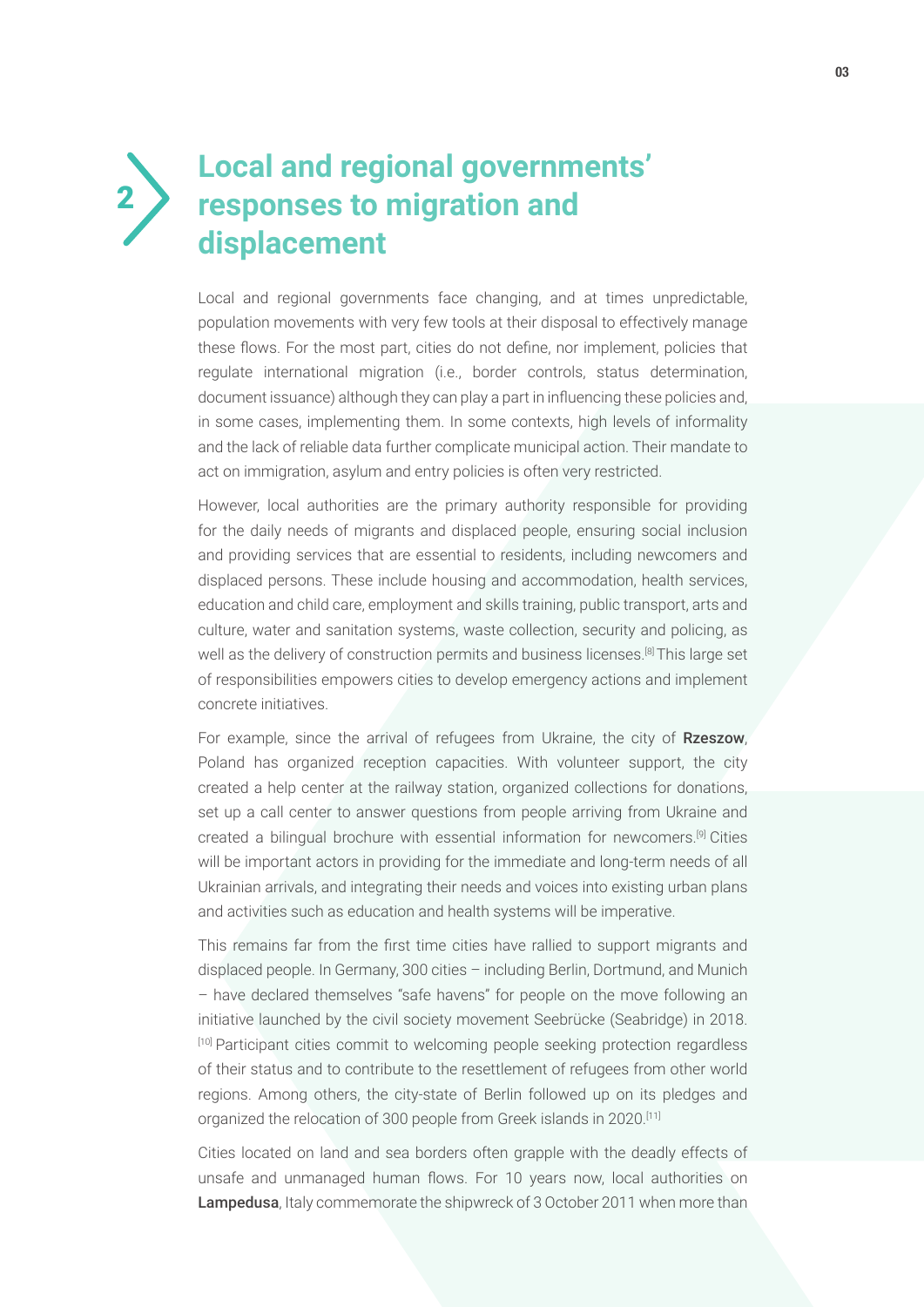360 people lost their lives and advocates for safer migration routes – principles that are echoed in the Lampedusa Charter (Textbox 1).<sup>[12]</sup> Since then, it is estimated that more than 23,000 people have died crossing the Mediterranean, making it the deadliest crossing for migrants worldwide.[13]

#### Textbox 1: *The Lampedusa Charter*

Following the call of Salvatore Martello, Mayor of Lampedusa and Linosa, for restoring the dignity of people on the move and reaffirming the role of cities, UCLG launched a consultative process toward the Lampedusa Charter which articulates 7 key principles:

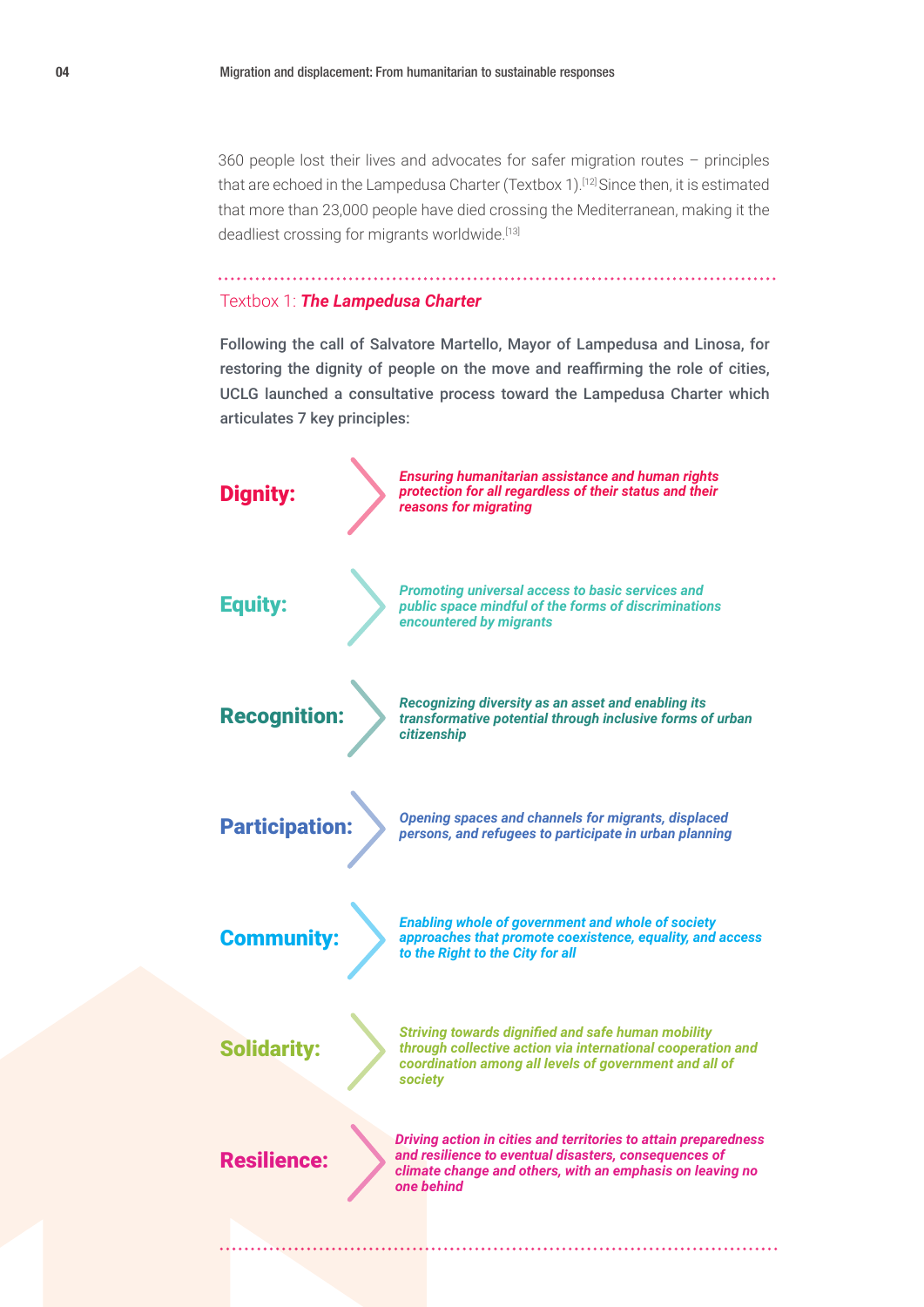![](_page_4_Figure_0.jpeg)

## **From emergency to long-term responses**  3 **to urban displacement**

It can take many years until people fleeing hazards and conflicts can return home safely. It is estimated that close to 80 percent of all refugees were in a situation of protracted displacement in 2018 – meaning that they had been displaced for more than 5 years.[14] Considering that the majority of refugees and other displaced persons live in cities, local authorities have an essential role to play in long-term responses to displacement. Concurrently, migrants and displaced persons also bring a diversity advantage and skills to cities that contribute not only to local communities and global economic development; leaving them out of policies and initiatives will compromise these long term development goals and stand to worsen community prosperity overall.

Over the past decade, place-based approaches to urban displacement have started to emerge. The objective of place-based approaches is to upgrade living conditions for all in a specific area, district, or neighborhood regardless of residents' status. These approaches often target vulnerable areas with weak infrastructure where migrant populations tend to be overrepresented. Their implementation requires work across sectors (e.g., sanitation, education, protection, livelihoods, etc.) and in collaboration with humanitarian organizations, national government, local authorities, civil society organizations, and residents. This poses a number of coordination challenges among the different actors but can improve the coherence of national and local responses, increase cities' visibility in policy planning, and include the voices of host and migrant residents.

For instance, in 2016 the city-state of **Hamburg**, Germany decided to build in several city districts new refugee housing centers to host Syrian refugees and asylum seekers. Residents advocated to limit the number of residents per unit to 300 to limit the scope of the new constructions, mitigate the impact of new residents on local infrastructures, and increase the integration prospects for refugees. These housing units are dedicated to hosting refugees and asylum seekers for 15 years, after which they will be turned into social housing available to all residents.

The region of **Maradi**, Niger hosts more than 57,000 Nigerian refugees fleeing repeated attacks by non-state armed groups. To support both refugee and host communities, the UNHCR has identified so-called "opportunity villages". In select villages, UNHCR worked with local and national authorities to upgrade public infrastructure (schools, hospitals, marketplaces) that are available to refugee and host populations. This has allowed refugees to find livelihoods opportunities in the village, to integrate into local societies, and to relocate away from the border in a safer region.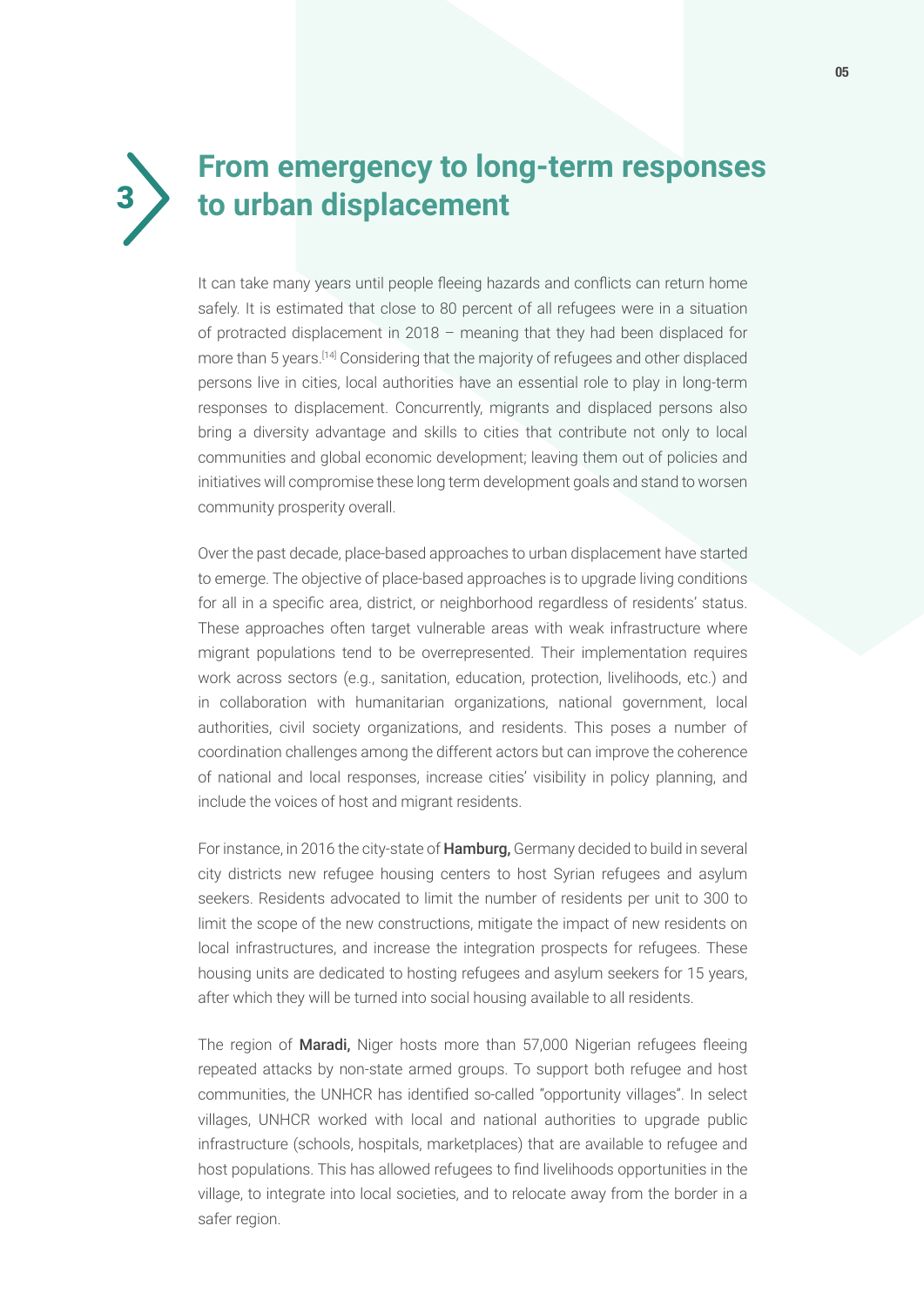Investing in local communities is not only essential to cope with urban displacement, but also to improving local resilience capacity to cope with future crises. This is particularly important considering the effect of climate change on cities. Temperature rises and sudden shocks, such as floods, landslides and earthquakes tend to affect primarily the urban poor, people living in informal, poorly equipped, and overcrowded areas where many migrants feature. Upgrading urban infrastructure and increasing the political participation of residents – migrants included – is necessary to full proof cities for future challenges.

For instance, the Greater Municipality of Amman, Jordan, and UN-Habitat have launched a project to improve urban resilience and disaster risk management to address flash floods that have repeatedly hit the city center of Amman killing scores among vulnerable Jordanian and Syrian residents. The project invites the participation of representatives of Syrian refugee communities, women groups, and persons with disabilities.<sup>[15]</sup> Civil society organizations can also help include the voice of displaced communities, which is the case in **Nairobi** where local stakeholders include displaced people to participatory planning process in informal settlements to make sure all residents are represented in the process, but also to show to city authorities that displaced persons are residents like others.<sup>[16]</sup>

Last, long-term integration policies that open social, economic, and political opportunities to newcomers are also essential for cities to unlock the "diversity dividend" of migration and benefit from the opportunities migrants and displaced persons bring along. Cities recognize the expansion of the local economy, increased cultural diversity, and increased workforce as positive elements of hosting migrants and displaced persons.[17]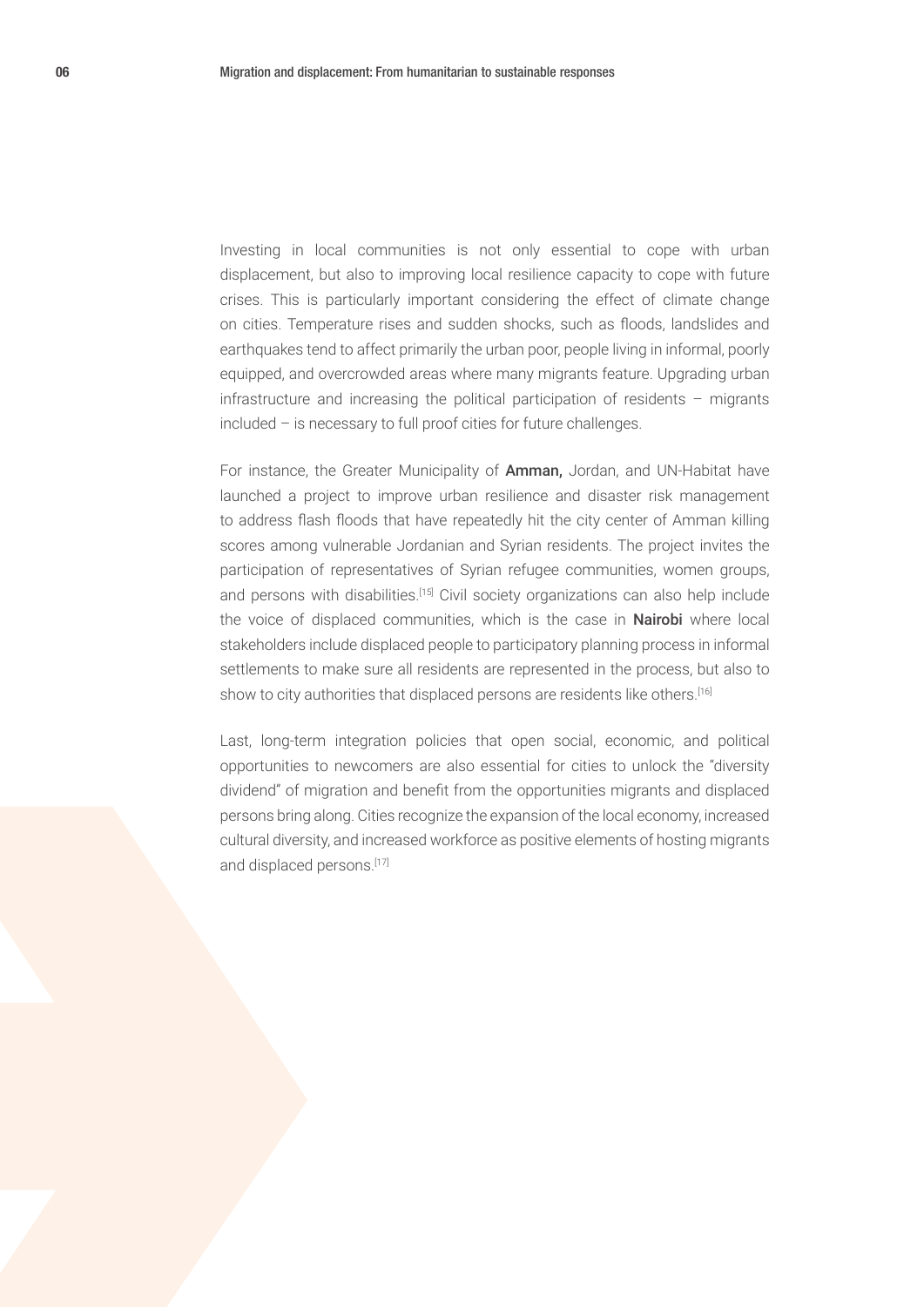![](_page_6_Picture_0.jpeg)

## **Local contribution to global migration processes**

Local authorities' actions on urban displacement reach beyond city boundaries to feed into global conversations on migration. Among them, the 2018 UN-led Global Compact for Safe, Orderly and Regular Migration (GCM)<sup>[18]</sup> and Global Compact on Refugees (GCR)<sup>[19]</sup> are intergovernmental processes that have the objective to advance safe migration and refugee policies globally. The implementation of the objectives of the Global Compact on Migration (GCM) is rooted in Sustainable Development Goal 10.7 to "facilitate orderly, safe, regular and responsible migration and mobility of people, including through the implementation of planned and wellmanaged migration policies"<sup>[20]</sup> and the GCM provides a robust framework to support governments and other actors achieve the migration dimensions of the SDGs.

In connection to displacement, the GCM seeks to connect all aspects of migration governance, from humanitarian to development and rights-based approaches. More specifically, objective 8 of the GCM relates to saving lives and coordinating actions for missing migrants (Textbox 2). Additionally, the GCR aims to establish a stronger system for international cooperation and responsibility-sharing for refugees, including expanding support for refugee-hosting countries and opportunity for resettlement.

Textbox 2. *Global Compact for Migration – Objective 8: Save lives and establish coordinated international efforts on missing migrants[21]*

![](_page_6_Figure_5.jpeg)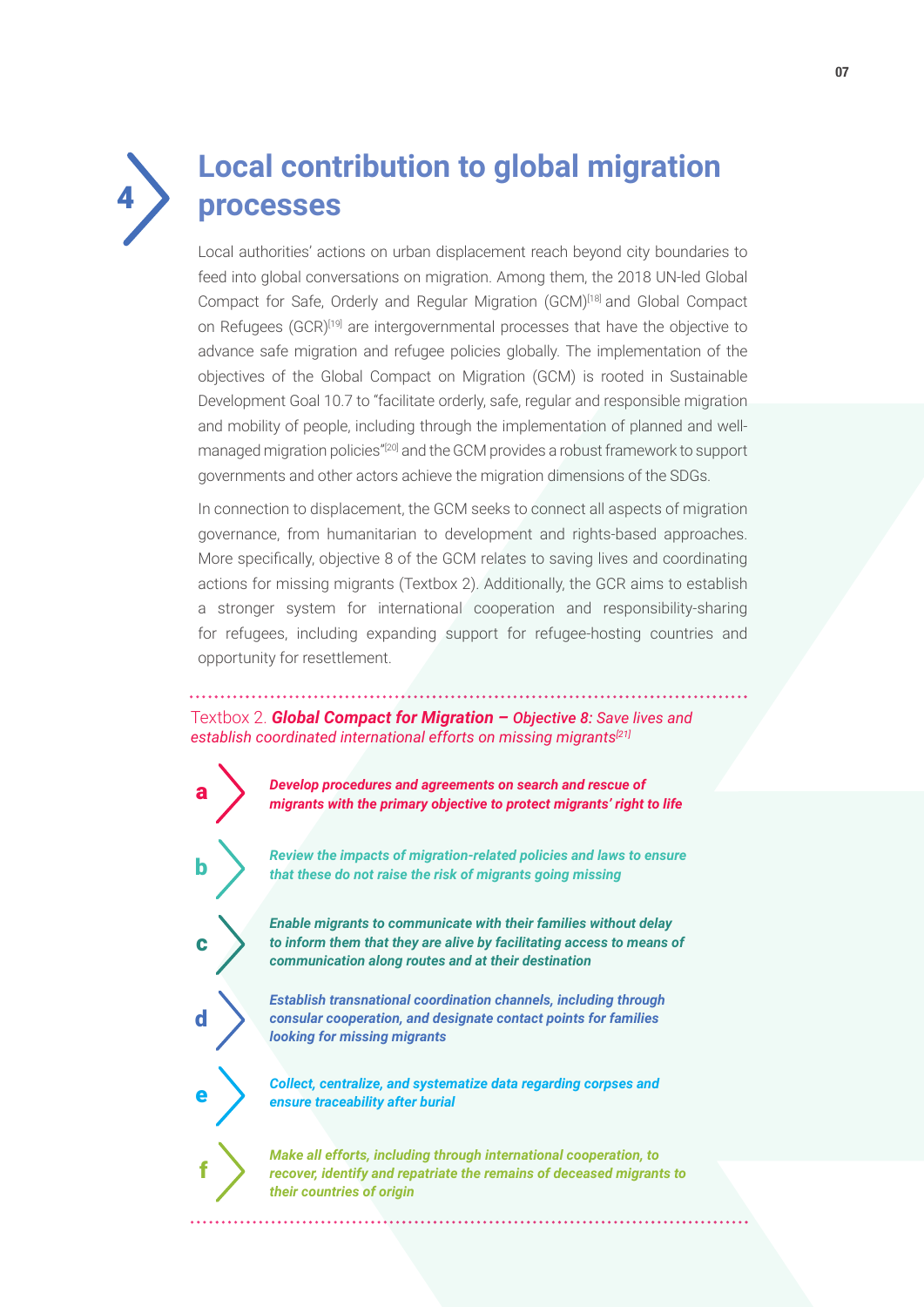While the GCM and GCR are inter-governmental State-led processes, the GCM's whole-of-government and whole-of-society approaches as well as its 360 degree vision make it clear that local governments and authorities are critical actors in achieving its objectives. In December 2018, over 150 cities committed to implementing relevant aspects of the global compacts at their level by signing the Marrakech Declaration.<sup>[22]</sup> They also commit to participating in monitoring processes to evaluate progress on implementation during the International Migration Review Forum (IMRF) 2022.[23] On the occasion of the upcoming IMRF, the Mayors Mechanism of the Global Forum on Migration and Development has launched a Call to Local Action for Migrants and Refugees that aims to increase the visibility of cities' actions on migration on the global stage.<sup>[24]</sup>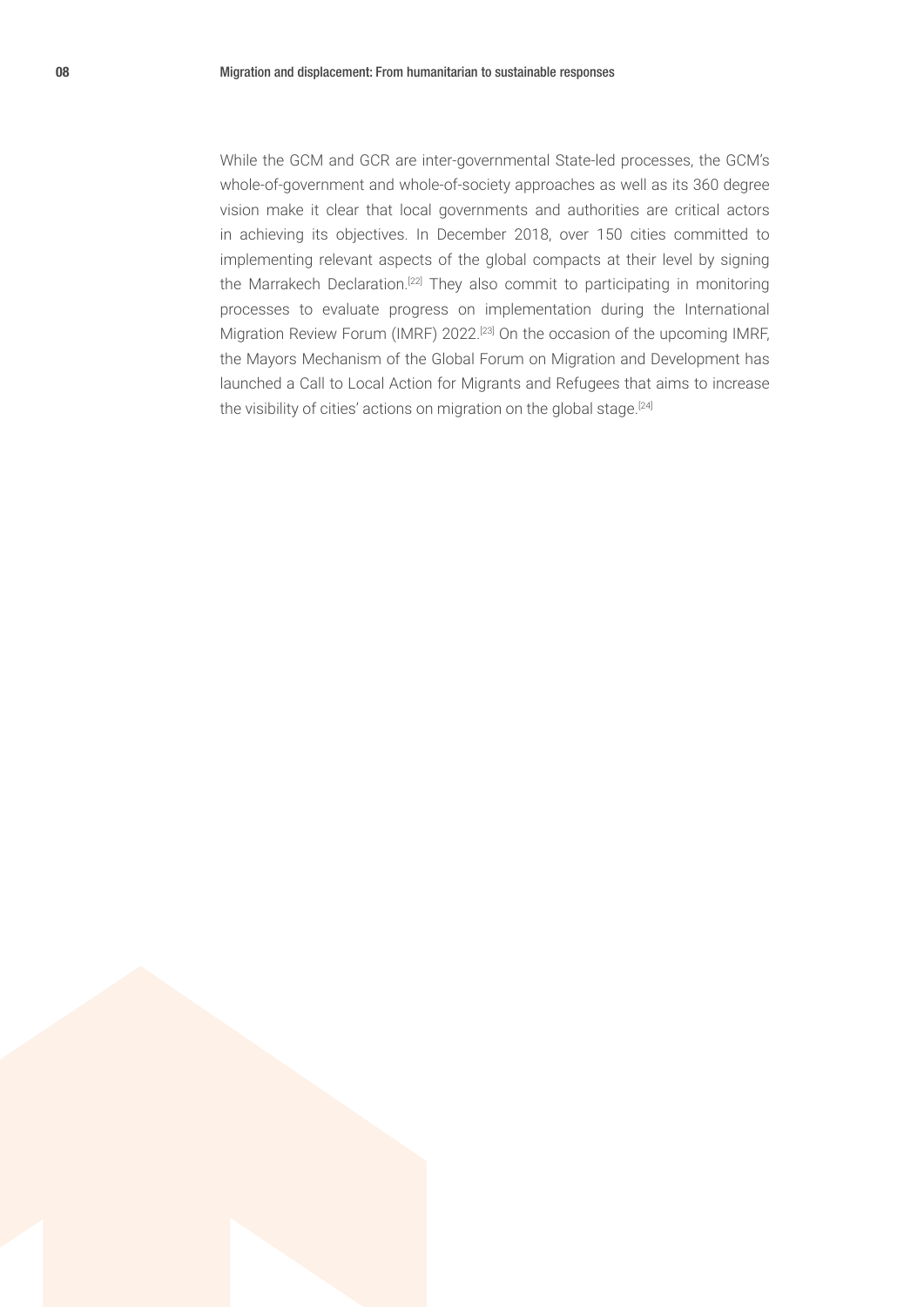# **Guiding questions for**  5 **the peer-learning event**

*Humanitarian response and long-term integration*

- **• What are the lessons local and regional authorities have learned from the displacement crises in the past years? What has improved and what challenges remain?**
- **• How can local policies and actions move from emergency responses to sustainable approaches to migration? How can international and humanitarian actors contribute positively to this process in partnership with local and regional governments in their territories and communities?**
- **• What tools do local and regional governments need to increase their humanitarian response and their resilience to large arrivals (in terms of resources, competences, expertise, processes, etc.)?**
- **• In the longer run, how can local and regional governments turn the migration and displacement crises into opportunities and leverage the advantages that migrants and displaced persons bring to their territories?**

#### *Policy and advocacy*

- **• How can local governments and their networks connect the initiatives of cities along the displacement continuum (from hazards and conflicts, to borders, to destinations) to strengthen the role of cities at all stages of displacement?**
- **• What other concrete applications could city-to-city exchange on displacement have, in view of preserving migrants' dignity and saving lives? What is the potential for city-to-city resettlement schemes?**
- **• How can local governments further participate and contribute to initiatives for safe passage and missing migrants, also through influencing the concerned national policies and fostering an enhanced national - local policy coherence and cooperation?**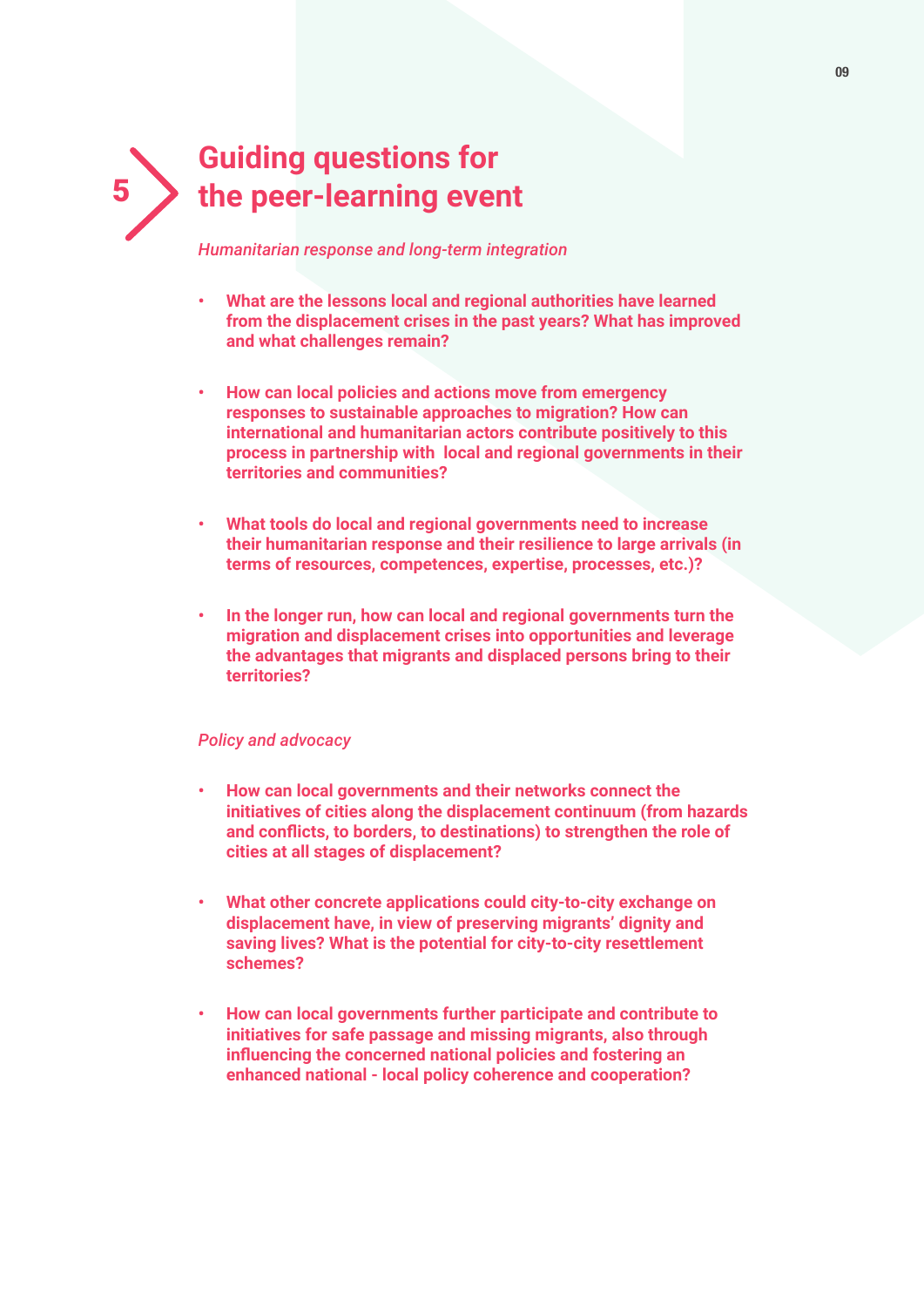![](_page_9_Picture_1.jpeg)

### 6 **Resources**

International Rescue Committee, "Urban Refuge How Cities Are Building Inclusive Communities", 2018: https://reliefweb.int/sites/reliefweb.int/files/resources/ ircurbanrefugereport102918final.pdf

Forced Migration Review, "Cities and Towns", Issue 63, February 2020: https://www.fmreview.org/sites/fmr/files/FMRdownloads/en/cities/cities.pdf

UCLG, IMPACT, and CUF, "Consultations on Humanitarian Responses in Urban Areas Perspectives from Cities in Crisis", World Humanitarian Summit, May 2016: https://www.uclg.org/sites/default/files/cities\_in\_crisis.pdf

Internal Displacement Monitoring Center, "Unsettlement: Urban displacement in the 21st century, Research agenda and call for partner", February 2018: https://www.internal-displacement.org/sites/default/files/inline-files/20180209 idmc-intro-urban-displacement-thematic-series.pdf

Mixed Migration Center, "Mixed Migration Review 2020. Highlights. Interviews. Essays. Data.", November 2020: https://mixedmigration.org/resource/mixedmigration-review-2020/

![](_page_9_Picture_8.jpeg)

### 7 **Research projects**

"Refugees in Towns, Supporting integration of refugees and hosts", Tufts University: https://www.refugeesintowns.org/

"Cities of Refuges", University of Utrecht: https://citiesofrefuge.eu/about-us

"Protracted Displacement in an Urban World", research consortium: https://www. uclg.org/sites/default/files/cities\_in\_crisis.pdf

Internal Displacement Monitoring Center, "Unsettlement: Urban displacement in the 21st century, Research agenda and call for partner", February 2018: https://www.internal-displacement.org/sites/default/files/inline-files/20180209 idmc-intro-urban-displacement-thematic-series.pdf

Mixed Migration Center, "Mixed Migration Review 2020. Highlights. Interviews. Essays. Data.", November 2020: https://mixedmigration.org/resource/mixedmigration-review-2020/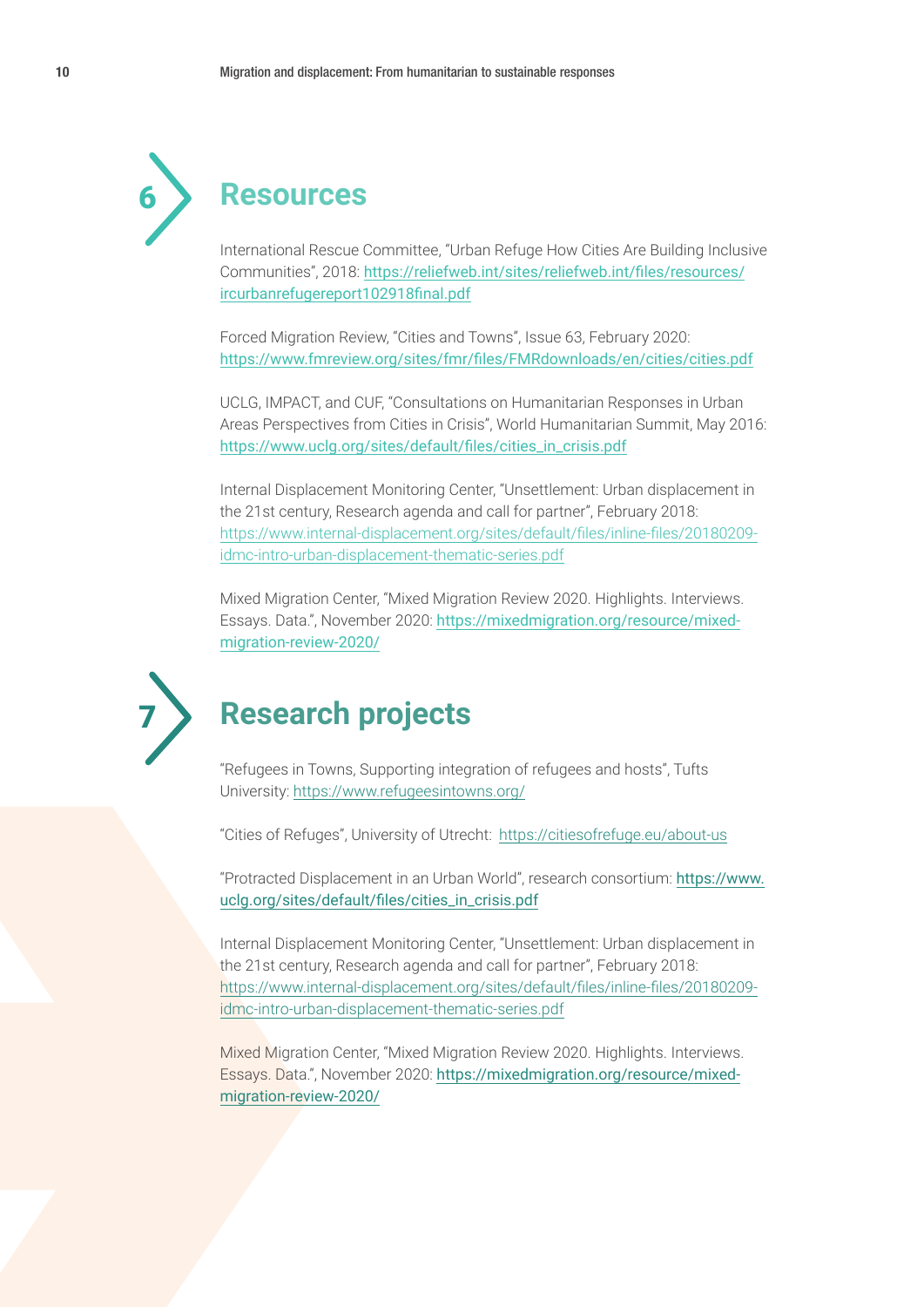[1] Displacement is "the movement of persons who have been forced or obliged to flee or to leave their homes or places of habitual residence, in particular as a result of or in order to avoid the effects of armed conflict, situations of generalized violence, violations of human rights or natural or human‐made disasters" (IOM Glossary on Migration, 2019, p.55).

[2] https://www.unhcr.org/news/briefing/2022/3/623da5894/month-since-start-war-quarterukraines-population-displaced.html

[3] https://www.unhcr.org/refugee-statistics/

[4] https://www.unhcr.org/innovation/the-power-of-cities/

[5] https://www.thesierraleonetelegraph.com/freetown-city-council-to-build-5000-homesamid-debate-about-devolution-of-power/

[6] https://blogs.worldbank.org/latinamerica/how-venezuelan-migration-changing-urbanexpansion-cucuta-colombia

[7] https://www.unhcr.org/ir/refugees-in-iran/

[8] https://urbangovernance.net/en/

[9] https://eurocities.eu/latest/rzeszow-and-other-polish-cities-welcome-millions-ofukrainian-refugees/

[10] https://seebruecke.org/sichere-haefen/haefen

[11] https://www.infomigrants.net/fr/post/25418/berlin-passes-decree-to-take-in-300 refugees-from-greece

[12] https://www.uclg.org/en/media/news/uclg-joins-lampedusa-call-memory-and-dignityand-commemorate-lost-migrant-lives-october-3

[13] https://missingmigrants.iom.int/data

[14] https://www.unhcr.org/globaltrends2018/

[15] https://reliefweb.int/report/jordan/strengthening-urban-resilience-amman-jordanmitigate-flashfloods-and-protect

[16] https://www.protracteddisplacement.org/sites/pd/files/resources/2021-12/HLOM-VirtualSpace-LucyEarle-IIED.pdf

[17] https://reliefweb.int/sites/reliefweb.int/files/resources/ircurbanrefugereport102918final. pdf

[18] https://www.iom.int/global-compact-migration

[19] https://www.unhcr.org/the-global-compact-on-refugees.html

[20] https://www.migrationdataportal.org/sdgs?node=10#target107

[21] https://refugeesmigrants.un.org/sites/default/files/180711\_final\_draft\_0.pdf

22] https://www.uclg.org/sites/default/files/marrakech\_mayors\_declaration.pdf

[23] https://migrationnetwork.un.org/international-migration-review-forum-2022

[24] https://drive.google.com/file/d/1F\_7bVw8ZswAyOuXwDw2onRv15kjsEw9d/view